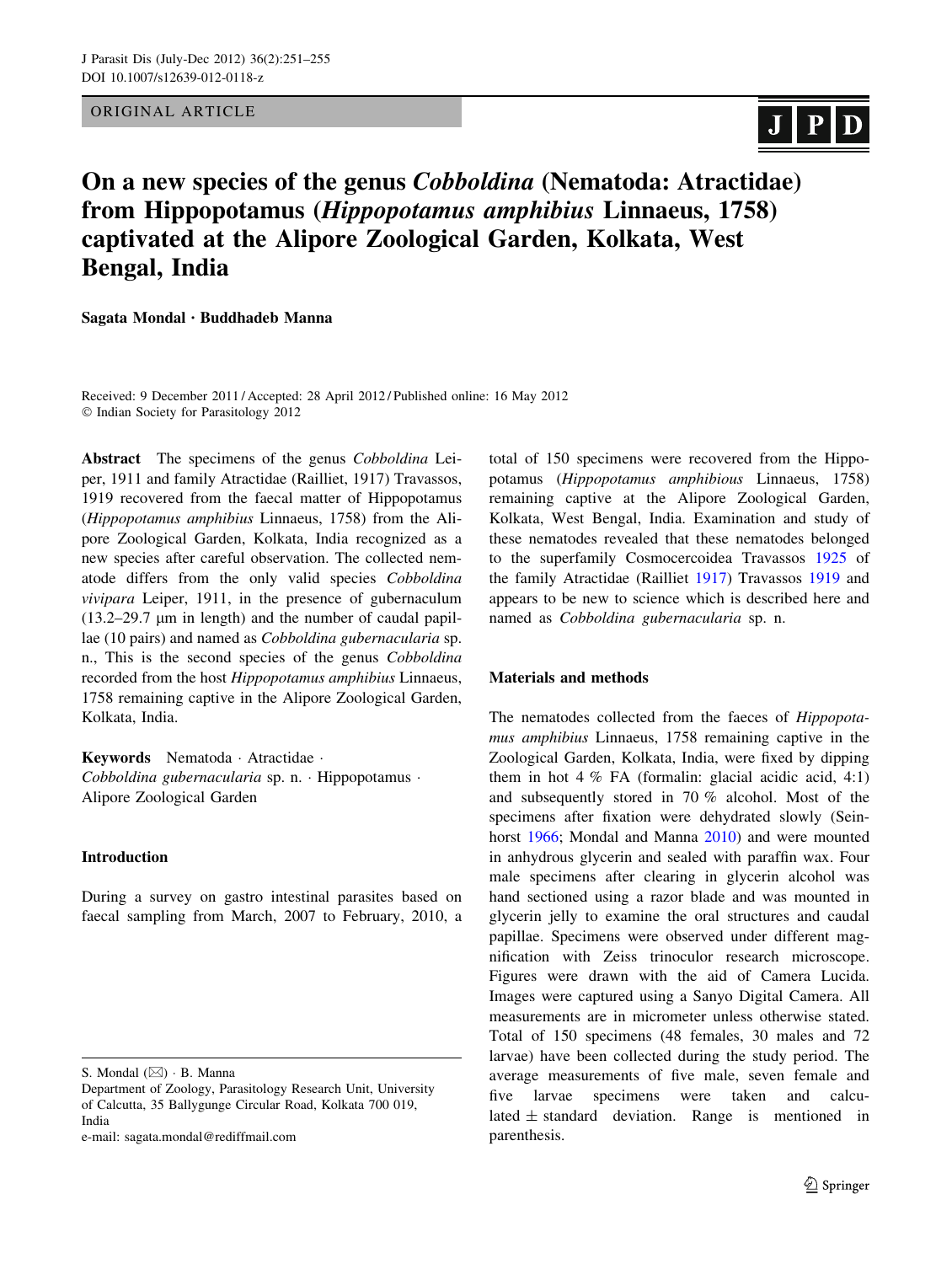### Result

# Description

# C. gubernacularia n. sp. (Figs. 1, [2](#page-2-0)).

# General

Worms are small filliform, cuticle faint transversely striated. Mouth with a cuticular sheath, prolonged laterally into two triangular flaps; cephalic region with a pair of lateral amphids and six pairs of papillae (Fig. [2j](#page-2-0)). Buccal cavity present. Oesophagus divided into—a short muscular anterior portion (corpus) and a large posterior glandular portion (isthmus) and a bulb (Fig. [2](#page-2-0)c). Males are with two similar but very unequal spicules, tip pointed, a small gubernaculum is present (Fig. [2](#page-2-0)h, i). Females are viviparous and monodelphic (Fig. [2](#page-2-0)e). Vulva is close to the anus (Fig. [2](#page-2-0)d). Tail of both sexes long and pointed (Fig. [2b](#page-2-0), g).

### Male (Holotype and four paratypes)

Body 4  $\pm$  0.10 (3.975–4.175) mm long and 130  $\pm$  14.25 (112.5–150) µm thick; head diameter  $48.84 \pm 3.89$  (42.9– 52.8); pharynx  $25.74 \pm 4.30$  (19.8–29.7) µm long and 19.14  $\pm$  1.47 (16.5–19.8) µm wide; anterior oesophagus  $215 \pm 10.45$  (200–225) µm long and 41.5  $\pm$  4.62 (36.25– 47.5) um wide, posterior oesophagus  $300 \pm 15.30$  (275– 312.5)  $\mu$ m long and 38  $\pm$  1.11 (37.5–40)  $\mu$ m wide; oesophageal bulb  $75 \pm 8.83$  (62.5–87.5) µm long and  $60 \pm 5.59$  (50–62.5) µm wide; nerve ring, excretory pore and anus at  $252.5 \pm 25.61$  (212.5–275) µm, 492.5  $\pm$  6.84  $(487.5–500)$  µm and  $3252.5 \pm 65.19$   $(3150–3237.5)$  µm respectively from anterior end; tail filamentous, ventrally curved,  $762.5 \pm 66.73$  (662.5–850) µm long; spicules  $277.2 \pm 29.88$  (231–303.6) µm long and smaller spicule 67.98  $\pm$  5.99 (59.4–75.9) µm long; spicular ratio 1: 3.9– 4.3; gubernaculum very small measuring  $21.78 \pm 5.99$ (13.2–29.7)  $\mu$ m in length; caudal papillae 10 pairs, discernable (Fig. [2b](#page-2-0), i, h).

#### Female (seven paratypes)

Body 4.74  $\pm$  0.30 (4.33–5.1) mm long and 210.7143  $\pm$ 36.39 (150–250) µm wide; head diameter  $50.44 \pm 9.27$ (36.3–66) µm; buccal cavity measuring  $30.64 \pm 3.67$ (23.1–33) µm long and  $18.62 \pm 1.56$  (16.5–19.8) µm wide; anterior oesophagus  $222.32 \pm 11.32$  (200.1–237.5) µm long and  $41.07 \pm 6$  (37.5–50) µm wide, posterior oesophagus 316  $\pm$  29.28 (275–356.25) µm long and 32.14  $\pm$  6.68 (25–37.5) µm wide, bulb length  $79.46 \pm 11.81$  (62.5– 100) µm long and 71.42  $\pm$  15.66 (50–87.5) µm wide. Nerve ring, excretory pore and anus at  $292.85 \pm 14.17$  (275– 312.5)  $\mu$ m, 571.42  $\pm$  55.76 (487.5–562.5)  $\mu$ m and



Fig. 1 Photomicrographs of C. gubernacularia n. sp. Male: a head region (lateral view); c cloacal region. a cloacal opening;  $b$  large spicules;  $c$ small spicule; d gubernaculum; d cloacal region (magnified view). a spicule; b gubernaculum; d cloacal opening. Female: b position of vulva  $(v)$  and anus  $(a)$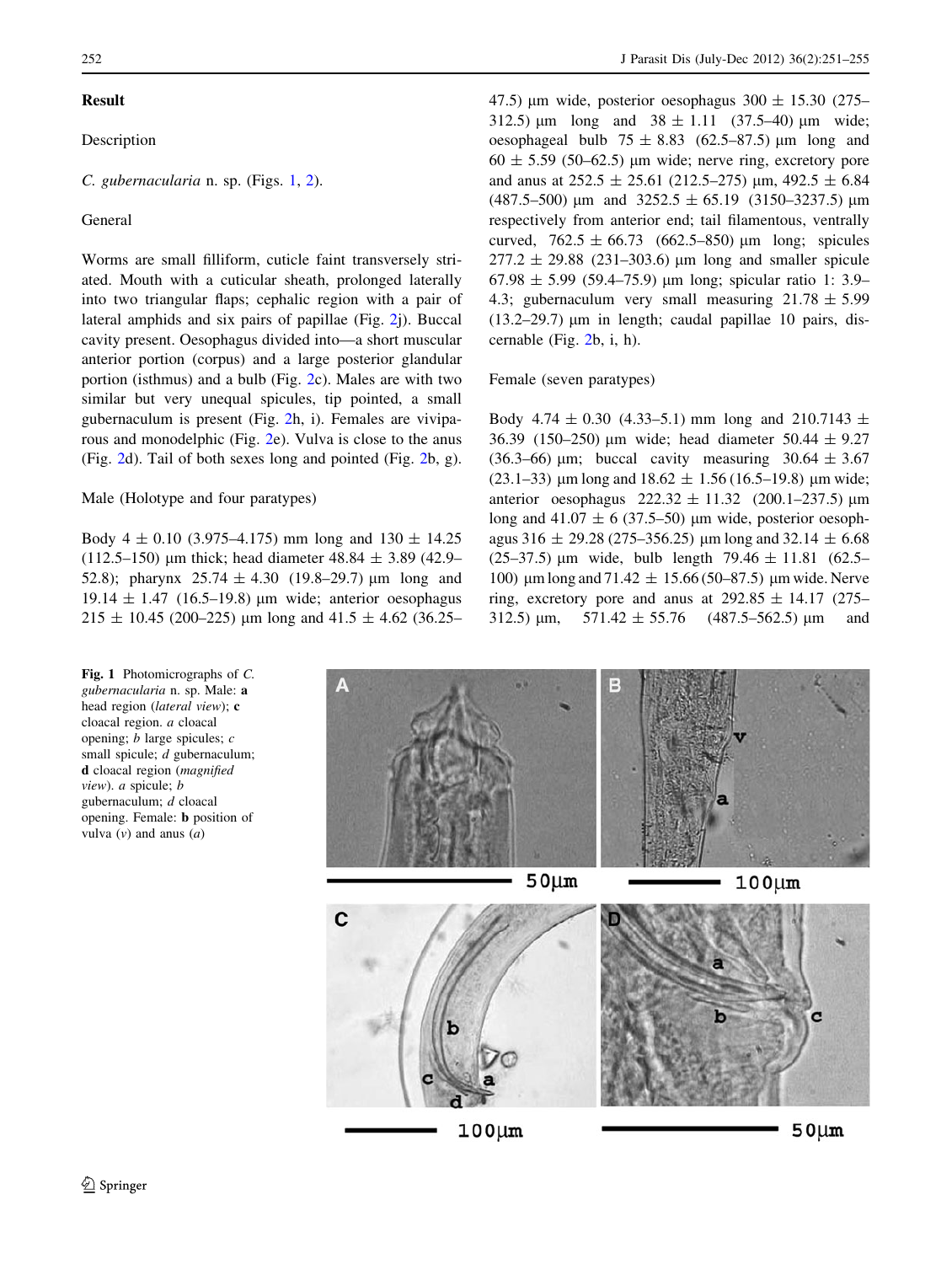<span id="page-2-0"></span>Fig. 2 Camera Lucida drawings of C. gubernacularia sp. n. Male: a head (lateral view); b whole body; h anal region showing positions of papillae; I spicules and gubernaculum; j en face view of head. Female: c anterior region; d vulva and anal region; e gonad and vulva and anal region. f whole body; g tail region



 $3796.42 \pm 265.33$  (3450–4100) µm respectively from anterior end; vulva post equatorial at  $3615.78 \pm 415.12$  $(2837.5-4000)$  µm distance from anterior end. Gonad  $2380.35 \pm 433.18$  (1687.5–2825) µm monodelphic, uterus filled with more than two well developed larvae and one or two eggs; tail filamentous, 948.21 ± 71.59 (812.5– 1025) μm long (Fig. 2d–g).

Larvae The larvae measures 1,750–3137.5 µm long and 37.5–50.0 µm wide. Other characters are similar to general description

Type host Hippopotamus (Hippopotamus amphibius Linnaeus 1758) in captivity in Alipore Zoological Garden, Kolkata, India Location Unknown, recovered from faecal matter of the host Type locality Alipore Zoological Garden, Kolkata, West Bengal, India Date of collection March, 2007 to February, 2010 Prevalence Total 120 faecal samples were collected out of which 97 were positive (80.84 %)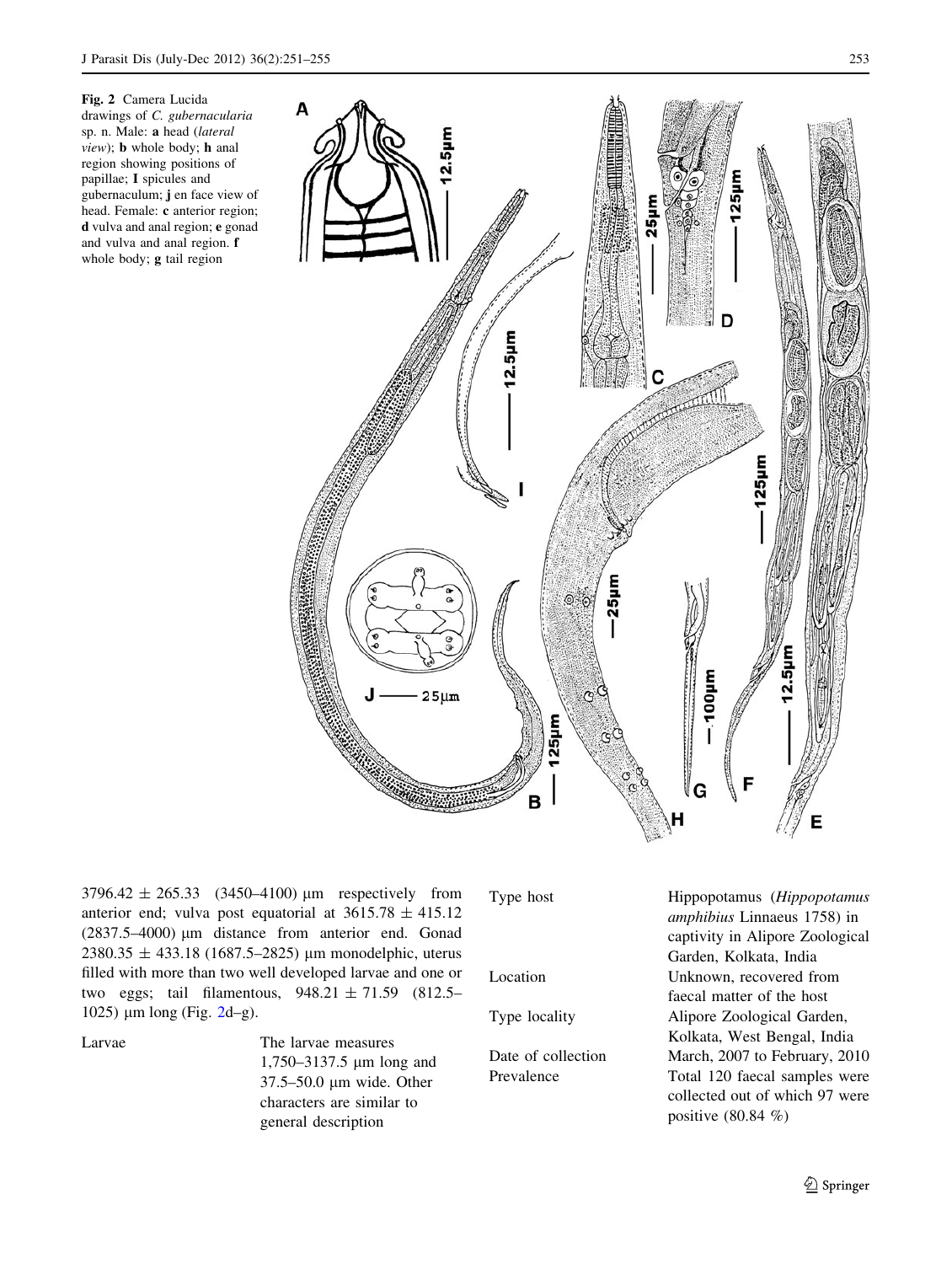| Deposition of specimens | Holotype $(\text{A})$ in one slide; and |  |  |  |
|-------------------------|-----------------------------------------|--|--|--|
|                         | Paratypes $(10, 21)$ in two             |  |  |  |
|                         | separate slides, deposited at           |  |  |  |
|                         | present to the nematode                 |  |  |  |
|                         | collection of Parasitology              |  |  |  |
|                         | research unit, Department of            |  |  |  |
|                         | Zoology, University of                  |  |  |  |
|                         | Calcutta, India. Accession              |  |  |  |
|                         | Nos.: 000077N/10 (Holotype);            |  |  |  |
|                         | 000078N/10; 000079N/10;                 |  |  |  |
|                         | 000080N/10.                             |  |  |  |
| Etymology               | The new species described here          |  |  |  |
|                         | is named as C. gubernacularia           |  |  |  |
|                         | because of the presence of a            |  |  |  |
|                         | gubernaculum in male                    |  |  |  |
|                         |                                         |  |  |  |

# Discussion

Table 1 Comparison of C.

Leiper ([1910](#page-4-0)) erected the genus Cobboldia for nematode collected from the stomach of Hippopotamus from tropical Africa and described the new species Cobboldia *vivipara.* Later, Leiper  $(1911)$  $(1911)$  replaced the generic name with Cobboldina, because Cobboldia had previously been used for a genus of insects. Further two species viz., Cobboldina hyracis Ezzat [1954](#page-4-0) and Cobboldina longi-caudata Köhler and Supperer [1960](#page-4-0) from the host Procavia sp. (mammal) were described. But Petter ([1962\)](#page-4-0) and Ogden ([1967\)](#page-4-0), placed them under the atractid genus Grassenema Petter [1959.](#page-4-0) As such, till date there is only one valid species under the genus Cobboldina Leiper [\(1911](#page-4-0)).

The nematode specimen described here has the characteristic head, oesophagus, male and female reproductive organs similar to the genus Cobboldina. The presence of similar spicules and arrangements of the caudal papillae surrounding the cloaca brings the present species closer to C. vivipara (Table 1), but differs from the latter in having a gubernaculum, and 10 pairs of caudal papillae (where C. vivipara has nine pairs of caudal papillae). Thus for all these distinct characters, the present specimen described here is separated from the only valid species under the genus Cobboldina and hence it is considered as a new species and named as C. gubernacularia sp. n. as it possess gubernaculum in male specimens.

| <b>Table 1</b> Comparison of C.<br>gubernacularia n. sp. with C.<br><i>vivipara</i> Leiper (1911); both<br>from Hippopotamus amphibius<br>Linnaeus, 1758 | Morphometrics (In µm else<br>otherwise Stated) | C. gubernacularia n. sp.<br>from Hippopotamus amphibius<br>Linnaeus, 1758 |                 | C. vivipara from<br>Hippopotamus amphibious<br>Linnaeus, 1758 |               |
|----------------------------------------------------------------------------------------------------------------------------------------------------------|------------------------------------------------|---------------------------------------------------------------------------|-----------------|---------------------------------------------------------------|---------------|
|                                                                                                                                                          | <b>Characters</b>                              | Male                                                                      | Female          | Male                                                          | Female        |
|                                                                                                                                                          | Length (mm)                                    | 3.975-4.175                                                               | $4.33 - 5.1$    | 3.46-4.62                                                     | $3.97 - 4.69$ |
|                                                                                                                                                          | Thickness                                      | $112.5 - 150$                                                             | $150 - 250$     | $107 - 162$                                                   | 174-228       |
|                                                                                                                                                          | Head $(L)$                                     | $33 - 46.2$                                                               | $33 - 49.5$     |                                                               |               |
|                                                                                                                                                          | Head $(B)$                                     | $42.9 - 52.8$                                                             | $36.3 - 66$     | $25-29$                                                       |               |
|                                                                                                                                                          | Oesophagus $(L)$                               | 562.5-625                                                                 | 550-675         | 580-700                                                       | 510-670       |
|                                                                                                                                                          | Anterior oesophagus (L)                        | $200 - 225$                                                               | 200.1-237.5     | 170-210                                                       | 170-220       |
|                                                                                                                                                          | Anterior oesophagus (B)                        | 36.25-47.5                                                                | $37.5 - 50$     |                                                               |               |
|                                                                                                                                                          | Posterior oesophagus (L)                       | 275-312.5                                                                 | 275-356.25      |                                                               |               |
|                                                                                                                                                          | Posterior oesophagus (B)                       | $37.5 - 40$                                                               | $25 - 37.5$     |                                                               |               |
|                                                                                                                                                          | Oesophagesl bulb (L)                           | $62.5 - 87.5$                                                             | $62.5 - 100$    |                                                               |               |
|                                                                                                                                                          | Oesophagesl bulb (B)                           | $50 - 62.5$                                                               | $50 - 87.5$     |                                                               |               |
|                                                                                                                                                          | Nerve ring <sup>a</sup>                        | 212.5-275                                                                 | 275-312.5       | 232-331                                                       | 185-298       |
|                                                                                                                                                          | Excretory pore <sup>a</sup>                    | 487.5-500                                                                 | 487.5-562.5     | 410-600                                                       | 380-570       |
|                                                                                                                                                          | Tail                                           | $662.5 - 850$                                                             | 812.5-1025      | 680-920                                                       | 800-1130      |
|                                                                                                                                                          | Large spicule                                  | $231 - 303.6$                                                             |                 | 242-279                                                       |               |
|                                                                                                                                                          | Small spicule                                  | 59.4–75.9                                                                 |                 | 54–68                                                         |               |
|                                                                                                                                                          | Gubernaculum                                   | $13.2 - 29.7$                                                             |                 | b                                                             |               |
|                                                                                                                                                          | Caudal papillae (post cloacal)                 | $10$ -pairs                                                               |                 | 9-pairs                                                       |               |
|                                                                                                                                                          | Spicular ratio                                 | $1: 3.9 - 4.3$                                                            |                 | $1:1.39-1.46$                                                 |               |
|                                                                                                                                                          | Vulva <sup>a</sup>                             |                                                                           | 2837.5-4000     |                                                               | 2981-3522     |
| <sup>a</sup> From anterior end<br>$b \rightarrow 1$                                                                                                      | Distance from vulva to anus                    |                                                                           | $62.5 - 106.25$ |                                                               | $63 - 79$     |

<sup>b</sup> Absent